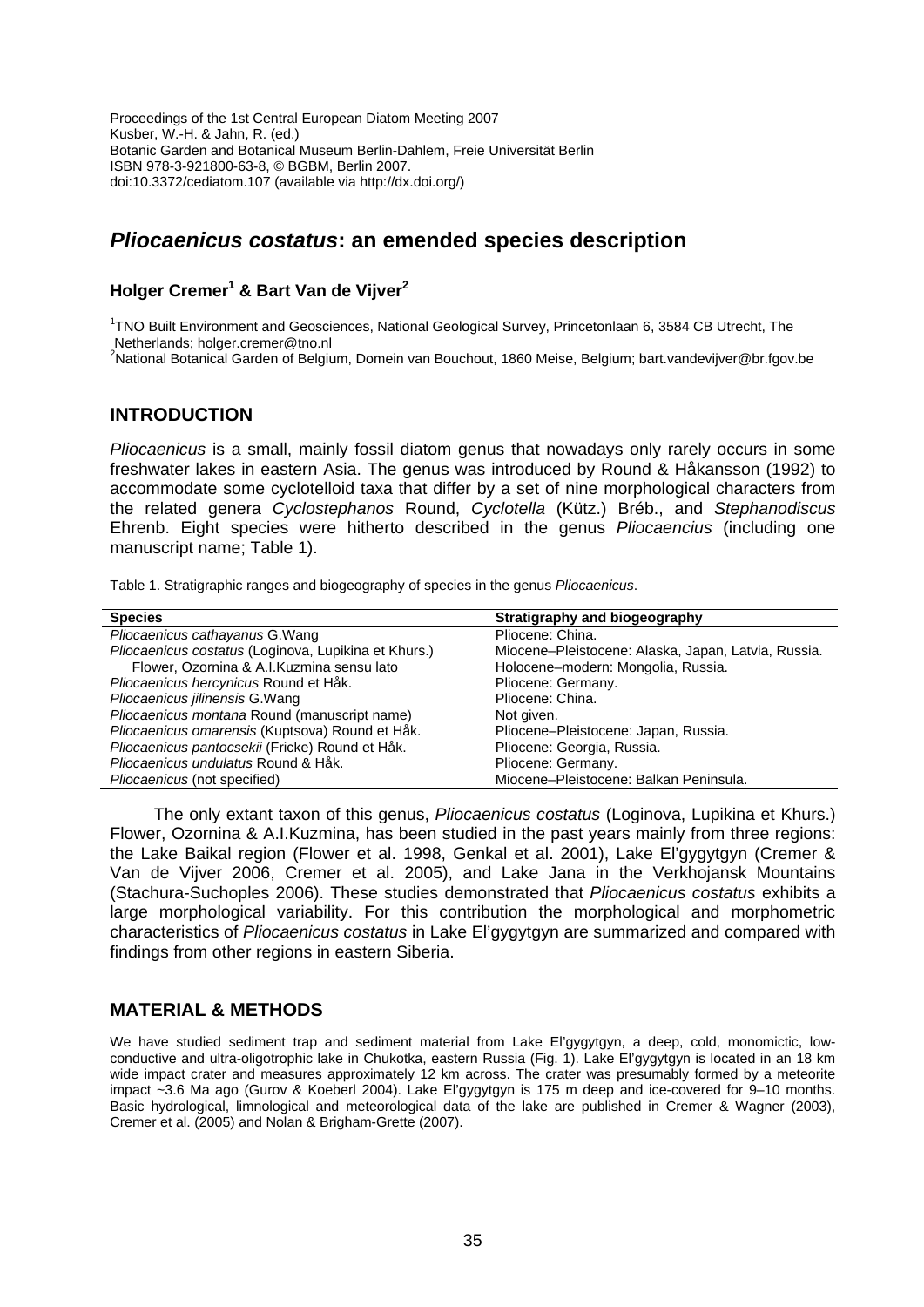

**Fig. 1.** Geographical location of Lake El'gygytgyn in north-eastern Russia.

## **RESULTS & DISCUSSION**

Fig. 2 shows the basic morphology of *Pliocaenicus costatus* from Lake El'gygytgyn on light and scanning electron micrographs. Typical characters of the species include the colliculate external valve surface, the absence of spines, the single rimoportula, the presence of marginal fultoportulae on every interfascicle, the domed cribra and the large number of central area fultoportulae.



**Fig. 2.** Morphology of *Pliocaenicus costatus* from Lake El'gygytgyn. A, B. LM micrographs; arrows indicate the rimoportula. C-E. SEM micrographs. C. Frustule in girdle view showing the structure of the external valve surface and the mantle. D. Internal valve view showing the internal costae, the rimoportula with a fan-shaped labium (arrow) and the central area fultoportulae. E. Internal view of the central area (enlarged from D) showing the domed cribra and the fultoportulae which consist of a tubule and two satellite pores. – Scale bars: 10 µm (A-D) and 1 µm (E). B-E taken from Cremer & Van de Vijver (2006).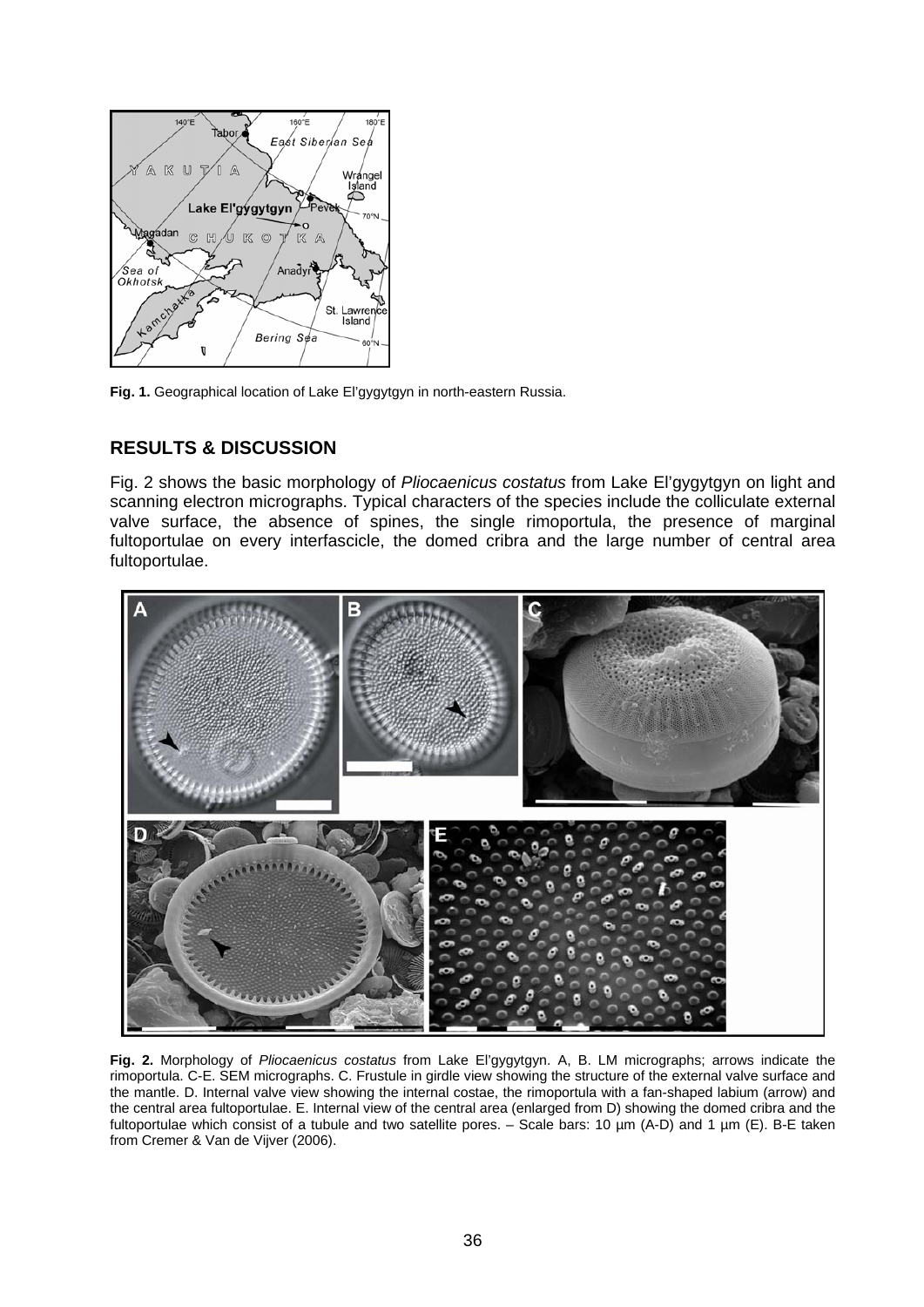|                                     |            | P. costatus s.l. from Lake El'gygytgyn |                           |             | P. costatus from Lake Baikal region |                                             |                    | P. costatus s.l. from Lake Jana |             |
|-------------------------------------|------------|----------------------------------------|---------------------------|-------------|-------------------------------------|---------------------------------------------|--------------------|---------------------------------|-------------|
|                                     |            | (Cremer & Van de Vijver 2006)          |                           |             | (Flower et al. 1998)                |                                             |                    | (Stachura-Suchoples 2006)       |             |
|                                     |            |                                        | SEM: Morph 1 SEM: Morph 2 |             |                                     | var. costatus var. sibiricus var. leprindus | Morph <sub>1</sub> | Morph <sub>2</sub>              | Morph 3     |
| Valve diameter [µm]                 |            |                                        |                           | $10 - 50$   | $15 - 34$                           | $14 - 55$                                   | $14 - 18$          | $15 - 27.5$                     | $17 - 24$   |
| Length [µm]                         | $17 - 38$  | $29 - 36$                              | $21 - 25$                 |             |                                     |                                             |                    |                                 |             |
| Width [µm]                          | $14 - 34$  | $20 - 24$                              | $16 - 17$                 |             |                                     |                                             |                    |                                 |             |
| Valve shape                         | round-oval | round-oval                             | levo                      | round-oval  | round                               | round-oval                                  | round-oval         | round-oval                      | round-oval  |
| Structure of external valve face    |            | colliculate                            | colliculate               | colliculate | smooth                              | colliculate                                 | smooth/colliculate | smooth/colliculate              | colliculate |
| Central area areolae in 10 µm       | $13 - 18$  | $15 - 18$                              | $14 - 17$                 | $12 - 16$   | $14 - 22$                           | $10 - 12$                                   | $13 - 15$          | $16 - 18$                       | $18 - 20$   |
| Arrangement of central area areolae |            | radial                                 | radial or irregular       | Ξ,          | .<br>ت                              | Ϊ.                                          | irregular          | radial                          | radial      |
| External interfascicles in 10 um    |            | ႐ွိ                                    | တု<br>ထ                   | $7 - 9$     | $6 - 10$                            | 58                                          |                    | ო<br>გ                          | ე<br>გ      |
| Areolae rows in mantle fascicles    |            | $7-8$                                  | စို                       | Ė           | Ϊ.                                  | c 7                                         | 8-9                | \$-8                            | <u>გ</u>    |
| Spines                              | S          | ē                                      | ē                         | g           | g                                   | yes (conic)                                 | Ϊ.                 | .<br>آ                          | Ϊ.          |
| Central area fultoportulae          |            | 146-160                                | $62 - 74$                 | $7 - 37$    | $6 - 25$                            | $50 - 120$                                  | $16 - 30$          | م<br>7                          | $27 - 78$   |
| Rimoportulae                        |            |                                        |                           |             |                                     |                                             |                    |                                 |             |
| Internal costae in 10 µm            | $6 - 9$    |                                        | $9 - 10$                  | 2           | ī.                                  |                                             |                    |                                 |             |

**Table 2.** Morphological and morphometric characteristics of *Pliocaencius costatus* s.l. from three different regions in Siberia. <sup>1</sup>Genkal et al. (2001) have described valves with spines in Lake El'gygytgyn. N.i.: no information.